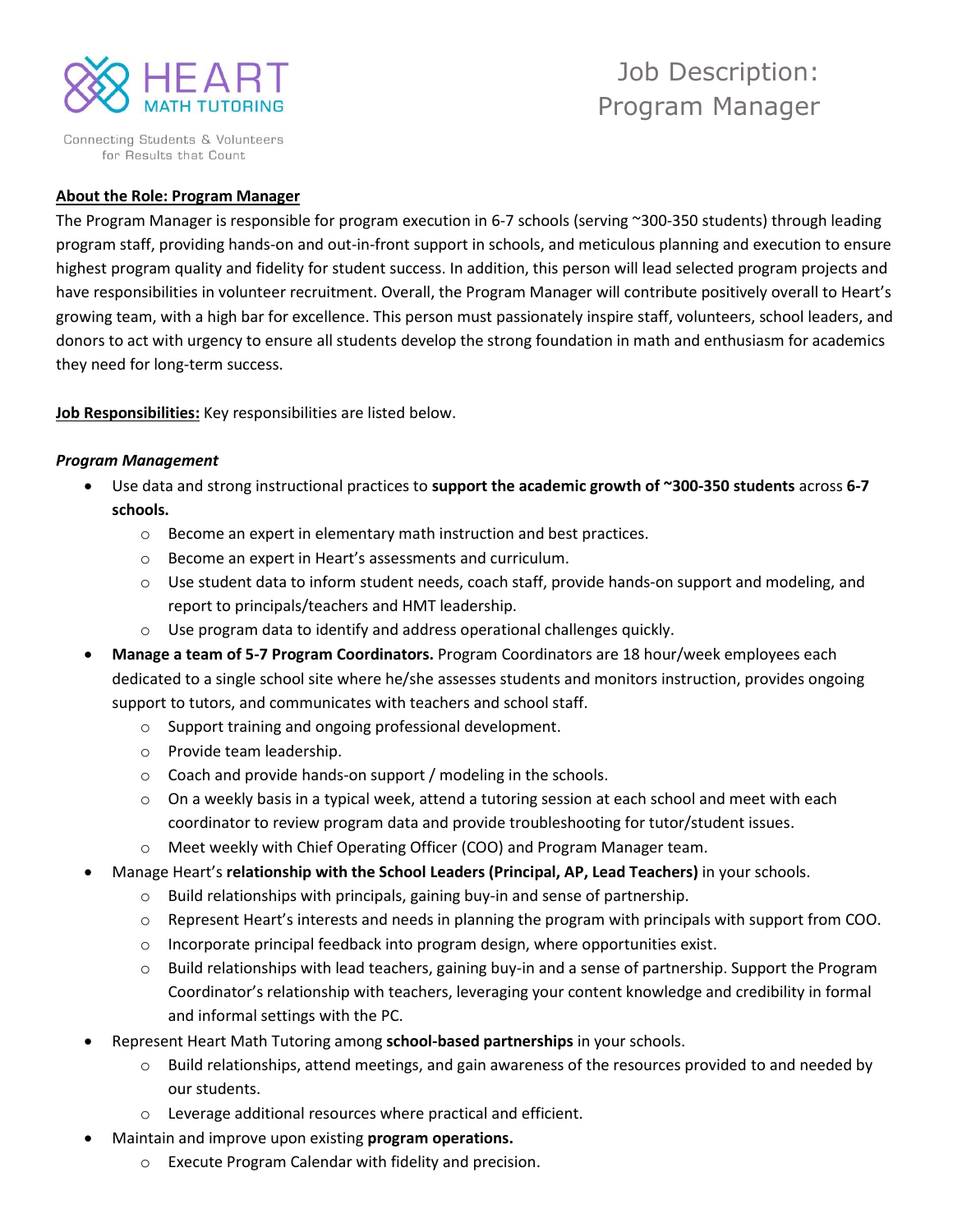- o Support program-related projects, including family events, materials procurement, pre- and postassessments, and other program-related items.
- o Effectively manage time and balance multiple competing priorities at once.
- For training purposes, in Year 1, the Program Manager will serve as a Program Coordinator at one school site (18-20 hours per week) and manage an additional 3 schools (not 6-7 schools). As a Program Coordinator you will be responsible for coordinating space and time logistics with the principal and the school key point of contact; coordinating and completing student assessments; communicating with teachers regarding curriculum, students, and schedule issues; providing initial tutor training and on-going tutor support; and monitoring student progress and tutor adherence to the program, including collecting data.

### *Volunteer Recruitment*

- Actively participate in volunteer recruitment season (May-September), working with the Director of Development and Community Engagement.
- Maintain and grow new and existing **volunteer and community partnerships.**
	- $\circ$  Serve as primary account manager for a selected number of organization partners. Set and meet goals for tutor recruitment from those partners.
	- $\circ$  Serve as dual account manager for a selected number of organizations. Provide support and backup to your teammates to reach the recruitment goals.
- Complete outreach to prior year tutors from your schools to retain them into the next school year.
- During recruitment season and in the school year, liaise and serve as the representative to school specific partnerships in your schools.

# *Selected Program Projects*

• Over time, assume responsibility for selected program-wide projects that impact the entire program that are a fit for your skills and HMT needs. (e.g. materials procurement, teacher engagement, staff training opportunities, data analysis, etc.)

# *General Responsibilities*

- Contribute to Heart's **culture of philanthropy**, attracting resources (volunteers, donors) to the program to fulfill Heart's mission.
- Be a strong team member, working closely with COO, Program Managers, and all Heart staff/volunteers to maintain, develop, and improve the program.
- Demonstrate Heart Math Tutoring core values: student-centered, gratitude, precision and professionalism, growth mindset, civic engagement
- Be strategic in your use of time, leveraging volunteers to accomplish your goals with efficiency and quality.

**Key Skills:** To be successful in this role, you will need most, if not all, of the following skills.

- Strong written communication
- Strong verbal communication
- Exceptional attention to detail
- Exceptional organization skills ability to prioritize tasks and manage competing priorities.
- Project management
- Leadership (adults and children)
- Relationship building skills ability to quickly build trust with direct reports and a wide variety of different stakeholders. Capacity for hundreds of student, volunteer, and school relationships.